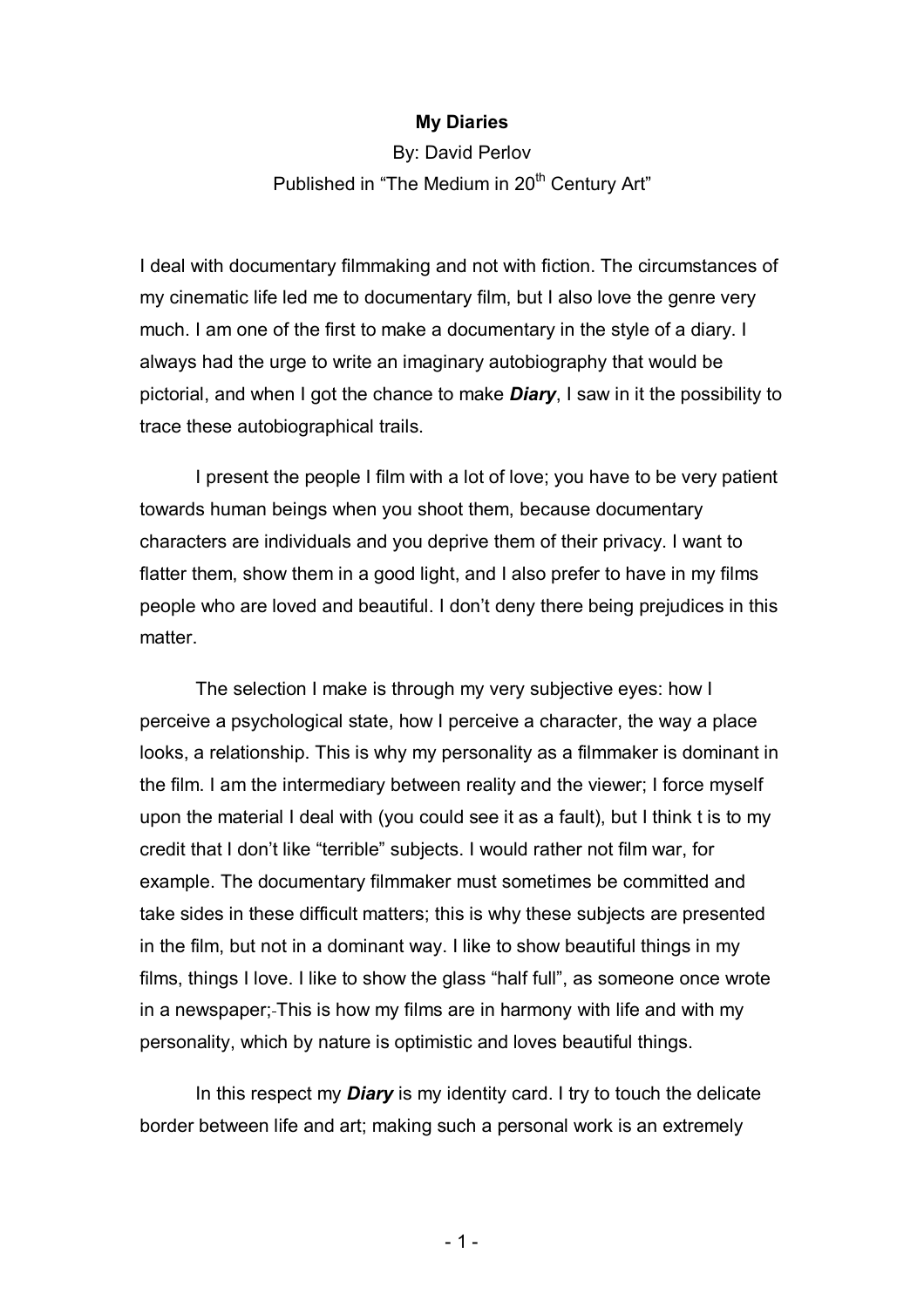difficult and vulnerable process. It's very threatening -- you face the audience, your nerves exposed to everyone, your private life exposed for all to watch.

The camera that shoots sees and doesn't think, but the person operating it does think; he thinks about what and how to shoot; I order the camera to see and shoot what I think it should; the camera is a dead instrument, a voyeur, if there is no human spirit behind it. On the other hand, one could say that a camera shooting without any selection, like the one stationed in front of large department stores, is the truest document. But that is speculative thinking.

In my film *Diary* there is much selection , before shooting and after, and it is extremely tendentious, even though it seems accidental. In my film there's an order in the selection, an order in thinking before shooting and again after it. During the editing you lay everything you shot on a "clean surface", and then you work on this clean surface to think about the order of the film, to build the film. This happens even though *Diary* deals with the most trivial issues.

I very much appreciate the documentary films of Jean Rouche and Frederick Wiseman who are two opposite extremes, but my approach is different. I aim at a maximum choice, a tendentious choice. I fight within myself. I do not direct the film on a factual level, but on a psychological one, for the facts exist without me. The objects I shoot exist, but my focus is selective, for I wish to determine the human relation between the objects, between the characters I film. I love the wonderful relations I can determine between the characters that I film, my scissors make this selection.

My presence itself helps introduce this order; I produce a narrative, and this creates continuity for the viewer. Narration is a tool of the mind and not of the senses. At first I thought to record the narration while shooting, because most of the sentences come up during the actual filming. But then I decided to elaborate the material, to "clean" the narration sentences so they will be grammatically correct; in other words, to be conventional, which means a studio recording, even though the shooting is spontaneous.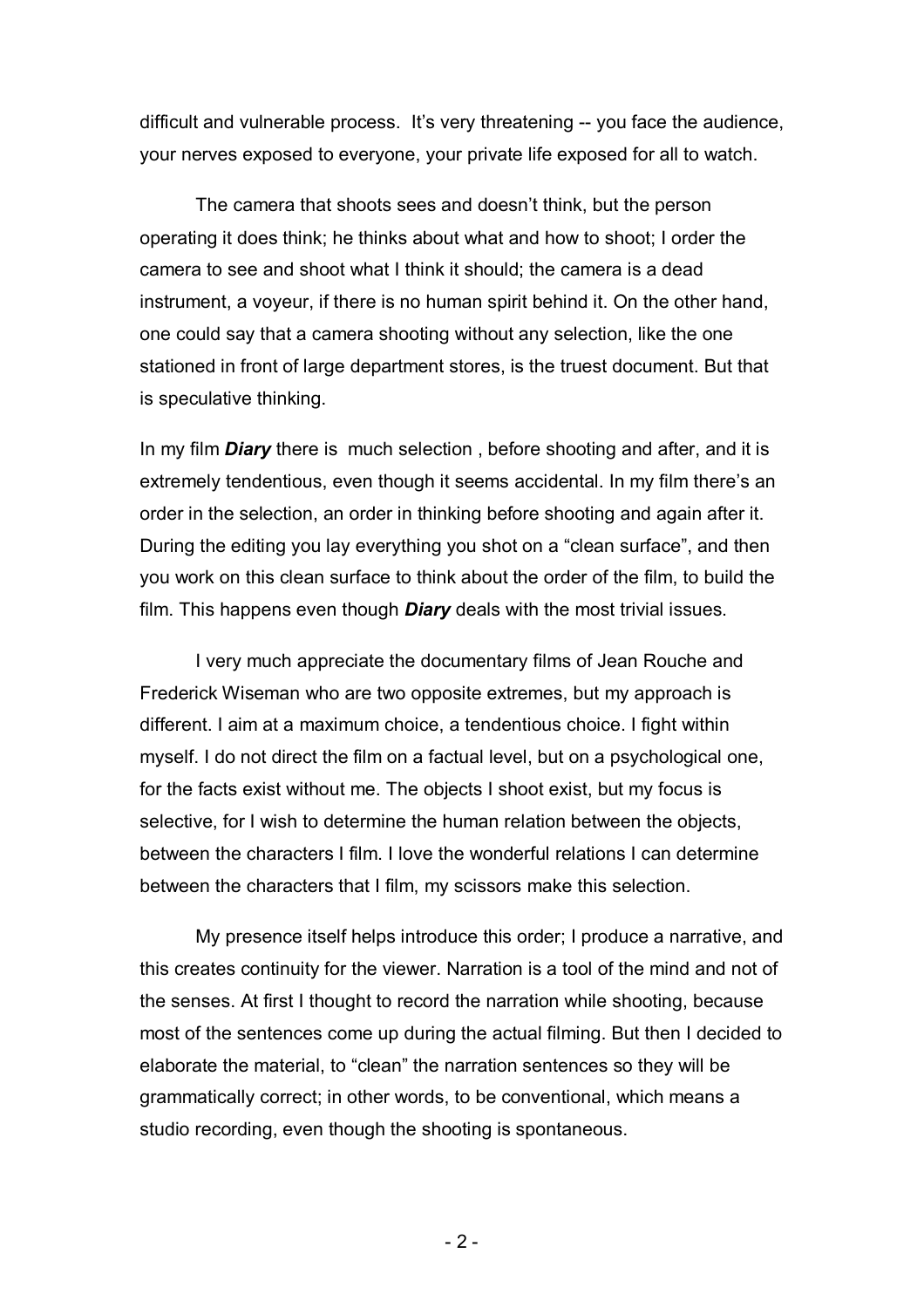I decided to create a diary that doesn't ignore literature. I do not accept the approach that says that in a documentary there is no room for literature. It seems to be a slightly childish approach, for the documentary cinema is very literate, since in life people talk a lot, and also tell things. When somebody tells a story and presents it, displaying the art of storytelling and of performance, my camera remains still as if it had nothing more to do. Moreover, I don't accept the claim that the soundtrack must "be natural" and repeat the spoken words verbatim. And so in places where the words spoken seem trivial to me, I also add my own narration. It has been actually noticed and commended, that I have an original and special approach to the relation between my narration, which sounds literary, and the dialogue and natural speech of the characters. The words, the structure of the sentences, the linguistic aspect and the intonation are extremely dominant in the film *Diary*. This forces the viewer to see the film in a different way than if it was without any soundtrack, or only with narration, or only with the natural dialogue of the characters. The language, the manner of speaking, is a tool of the mind whereas hearing and seeing are tools of the senses, of perception.

The magic lies in the meeting between the verbal elements, i.e. – the natural speech and the narration, and the visual elements. In feature films I enjoy very much hearing someone telling a story.

I take the editing stage of the film very seriously and am very meticulous about it. I take a large number of shots, about 600 for each chapter, when the accepted amount is approximately 200 shots for a similar length. This is why I like working with experienced editors, so I can fully control the editing stage. My editing is such that in the final product I want also to discover the "seams", the raw material, the craft:: the shots, their length, their angles. But I don't want to turn this into an ideology, because then you deal with gimmicks and manipulation, and not with editing. It's like winking at filmmakers, and that doesn't really interest me. The real editing leads to things that do not necessarily exist in the material from the beginning. The essence is in the people, in their gaze, in the way they walk, in their movements. In other words, what is still important is found in the shot itself and not in the